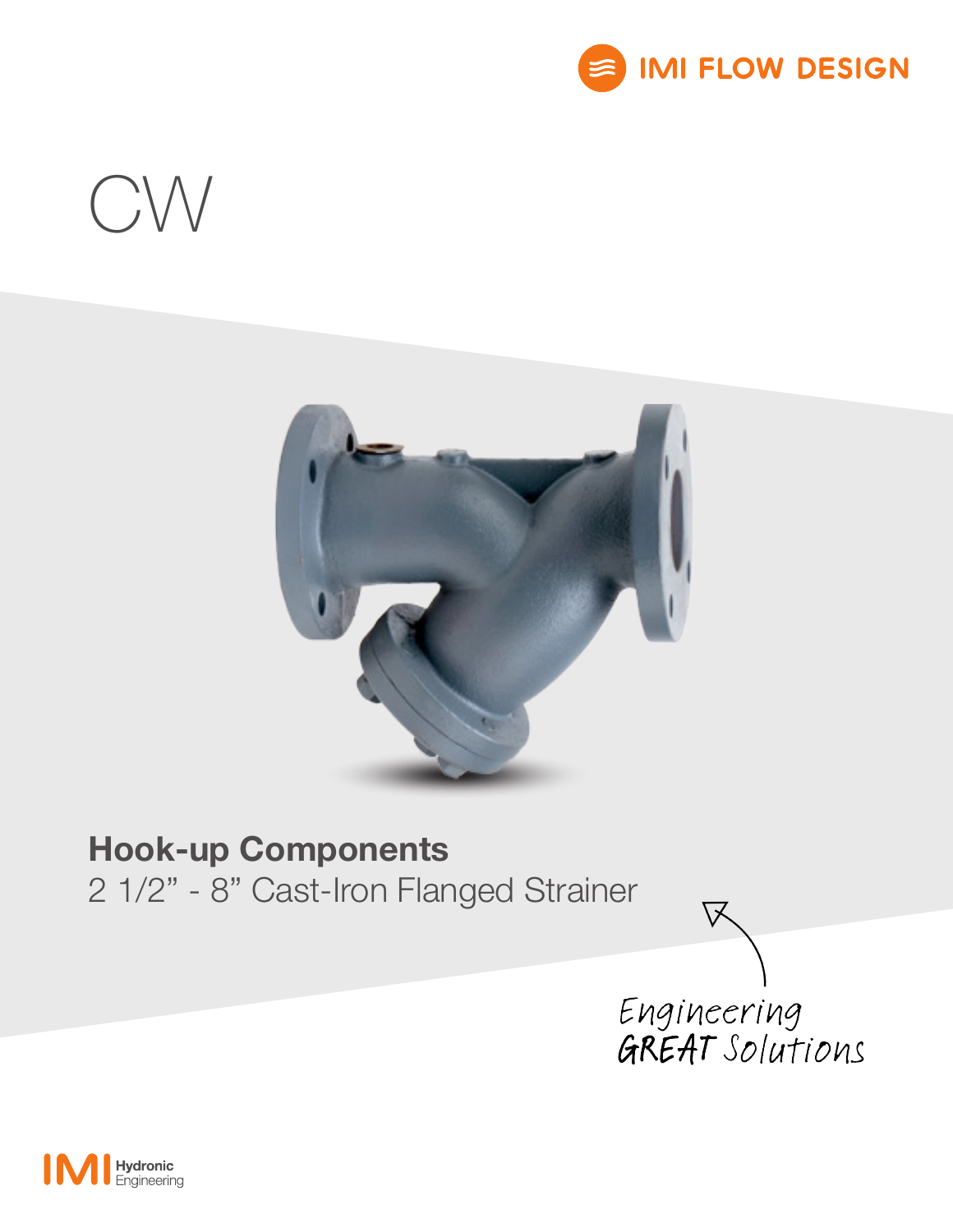CW

Cast-iron flanged strainers featuring a machined tapered seat which ensures a perfect fit for the removable, stainless steel screen. 1/4" ports (as shown) are available for additional options. All sizes come complete with flanged blow-off cover, gasket and plug. May be installed in vertical or horizontal pipe lines with blow-off connection at the lower end of the screen.



## Key features

- > Machined Tapered Seat Removable stainless steel screen
- > 1/4" Ports Available Additional option

# Technical description

Application: Hydronic Balancing Pressure class: 125 psi at 250° F Material: Body: High Tensile ASTM A126 Class B Cast Iron

Functions: **Strainer**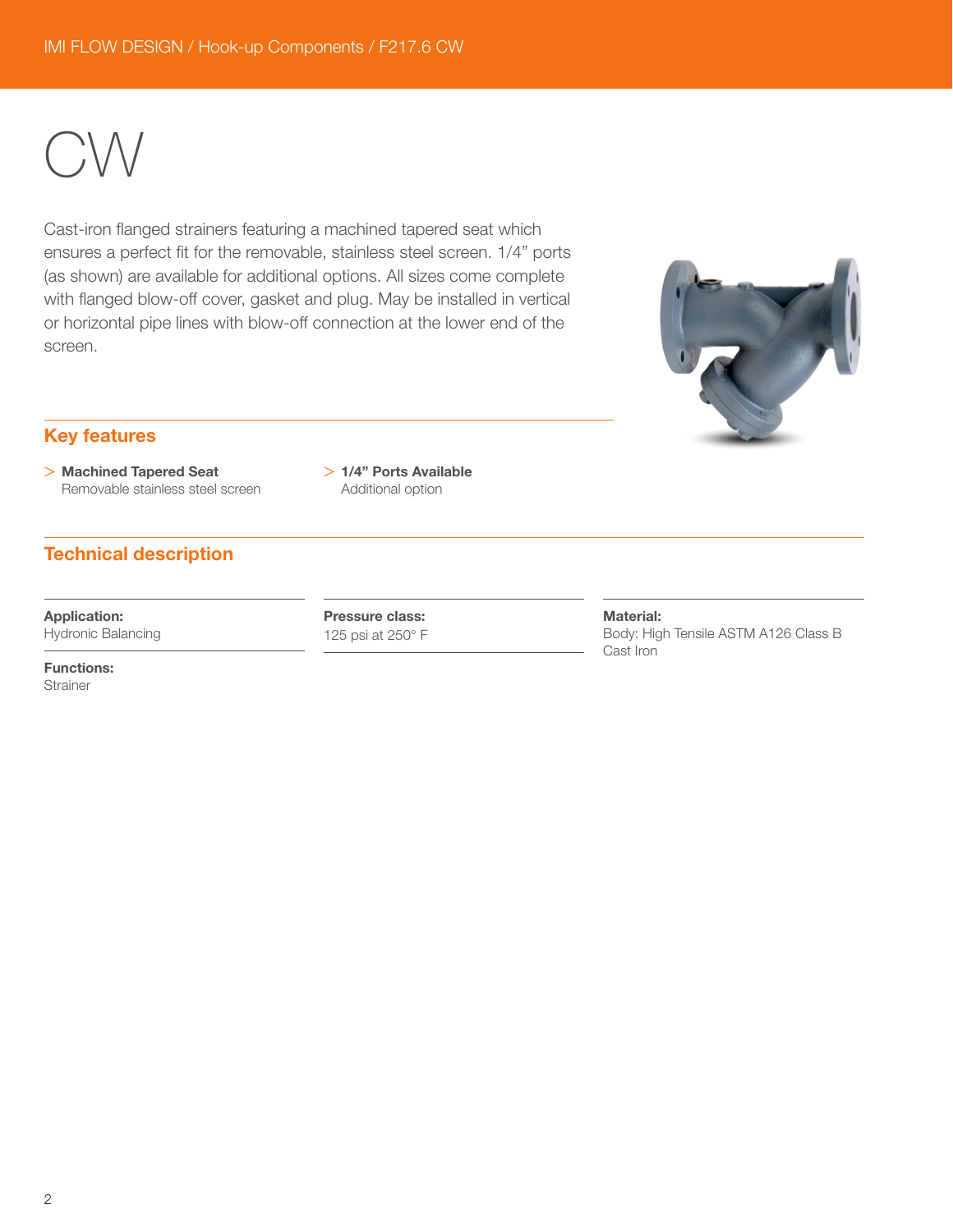# Articles



#### **Dimensions**

Notes

Nominal Dimensions (Inches) & Weights (Pounds) / Cv Rates

Port #1 standard 3/4" FPT, 1/4" ports available at additional cost.

| Model         | Size  | A    |      | <b>Blow Off</b> |        | <b>Screens</b> |         |
|---------------|-------|------|------|-----------------|--------|----------------|---------|
|               |       |      | B    | <b>NPT</b>      | Weight | Mesh           | Opening |
| CW0250        | 21/2" | 10.9 | 7.6  |                 | 42     | 0.045"         | 0.045"  |
| <b>CW0300</b> | 3"    | 11.7 | 8.3  |                 | 49     | 0.045"         | 0.045"  |
| CW0400        | 4"    | 13.8 | 10.1 | 1.25            | 86     | 1/8"           | 0.125"  |
| CW0500        | 5"    | 15.7 | 12.5 | 1.25            | 121    | 1/8"           | 0.125"  |
| CW0600        | 6"    | 18.8 | 13.0 | 1.5             | 143    | 1/8"           | 0.125"  |
| <b>CW0800</b> | 8"    | 21.8 | 13.9 | 1.5             | 267    | 1/8"           | 0.125"  |

All weights and dimensions given are in pounds and inches and are subject to minor changes.

#### Port Locations

Port #1 Standard 3/4" FPT Port #2 Port #3 Port #4 Blow off FPT connection Port #5 Port #6

# Model Order Designation



# Options Available

**UB** Ball Valve Port

**HN** Hose End Drain Valve

**PT** Pressure Test Port

## XL Ext. P/T Port

**HX** Hose End Adaptor